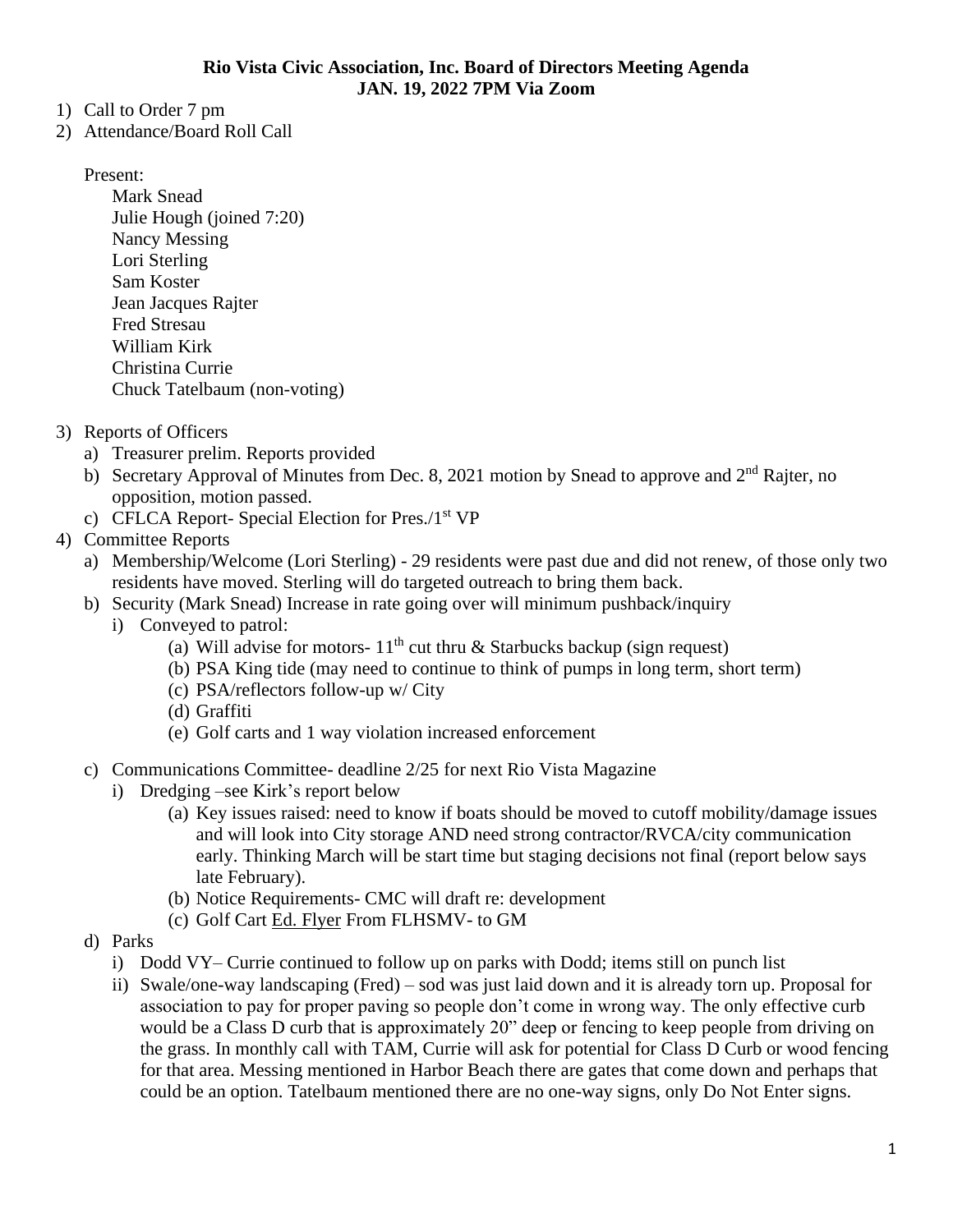Messing mentioned the painted sign on the road, which is coming. For a long-term solution, Currie will mention to TAM that there is not enough City effort to discourage the violations and we are worried about the risk.

- e) Social (Nancy Messing)
	- i) Sam 2022 Camp Out Date Feb. 19, 2022 bringing grill and also small propane fire pit for s'mores. Portable toilet needs to be placed and sprinkler system needs to be turned off for that night. Also need one bank of lights for the camp-out on the main field. Police officer has to turn the lights off. Messing asked whether we have police patrol overnight for the camp-out night, but Snead will discuss with Koster and police patrol about police presence.
	- ii) Financial impact from holiday party and boat parade still need cost for wine. Holiday party took in \$1300 and spent \$4000, which is a smaller gap that previous parties. For boat parade, we brought in \$230 and spent \$514. Snead believes the beer keg was a large cost that we should consider whether we want to expend for next year's boat parade.
- f) Nominating Committee (Nancy, Bill, JJ) No neighbors have been on a committee for a year and interested in joining board, but Kirk does have one neighbor who has expressed interest. She will attend Monday's general meeting. For general meeting on Monday, Messing suggests people sign in by listing their names in the chat and that would be a roster of people to approach.
- 5) Unfinished Business
	- a) Monthly Transportation & Mobility Report TAM report [Posted Online](https://www.riovistaonline.com/city-county-info/transportation-and-mobility-status-reports)
		- i) 1/4/21 Lagerbloom/ILA amendment: Northbound and southbound STOP signs at the intersection of SE 8 Street at SE 11 Avenue; and Eastbound and westbound STOP signs at the intersection of SE 7 Street at SE 11 Avenue – solution pending is an amendment to the County/City Agreement, which would allow the decision to come back to the City, but the City still needs to determine whether to put in the stop signs based on a state standard.
		- ii) Request to have FPL provide advance notice when closing streets Currie asked TAM to ask FPL to let us know before they are closing streets.
	- b) Tarpon River Water Summary of Kirk's updates from email communication with Todd Hiteshaw: It looks like the project will start in February, most likely towards the end of the month. Contractor will determine the best way and location to stage the project in order to extract the debris into Geo Tubes; the City is waiting for more information. The City did explain that the contractor was attempting to negotiate with the owners of 918 Ponce, but it looks like there is no agreement about placing Geo Tubes at that location. The City and contractor will work on the messaging and will provide that messaging to the neighborhood. Hiteshaw also says he would expect to see traffic interruptions in the streets as well as in the waterways.
	- c) Sea Wall Correspondence/Landscaping Plan- after construction break City will do it per Lagerbloom 11/19/21 email; 1/7/22 Ribbon Cutting
		- i) Wall surface draft letter Snead proposed a motion that the City do something to beautify that surface, Kirk seconded, no opposition to the motion. Currie will draft a letter.
		- ii) FPL repair damage swale after work
- 6) New Business
	- a) Abandoned Boat (Chuck) Sorensen was able to get the City to resolve the issue.
	- b) Lauderdale Harbors collaboration inquiry
		- i) car show @ Press & Grind bi-monthly Saturday or Sunday morning from 9am-12pm. Manager supports – LH wants to know if Rio Vista wants to join in with LH for the car show at Cordova and 17<sup>th</sup> street. Tatelbaum concerned about putting our name on it as a sponsor and does not believe we should really put our association name on it if we are not actively involved. Stresau suggested we put it in the newsletter rather than put our name on the sponsorship.
		- ii) fishing competition also LH point person
	- c) Next Virtual GM is on 1/24/22 @ 7:30PM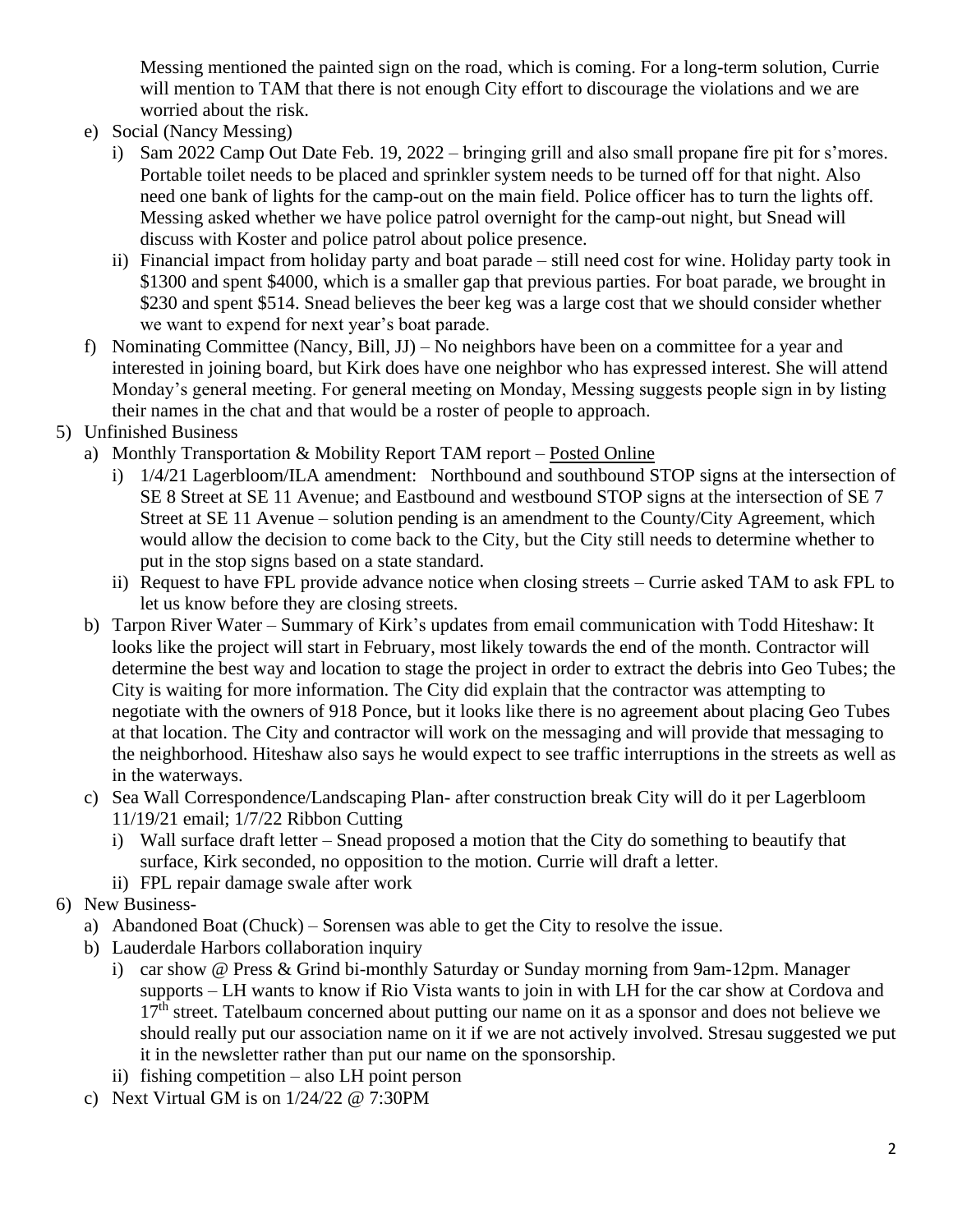- i) Invited Code Representative Currie's question for Code is how often how often code rotates thru RV w/o a resident initiating with a complaint; Messing wants to know about light pollution from neighbor's trees. Rajter wants to know about planting trees so close to property line that it grows into adjoining property that acts as an extension of the first property. Snead wants to know about Airbnb properties.
- ii) Chief Sirotta will appear at the General Meeting. Currie will ask him about the effectiveness of the license plate readers. Snead has a report from the PD on the license plate readers. We have 56 vehicle tags, 16 abandoned vehicle tags, and more. Sterling mentioned we should address the golf cart issue. Messing mentioned the noise from Federal Hwy. Tatelbaum wants to ask what are the new chief's views on community policing and the ongoing regular communication with community associations; Snead wants to ask how he feels about our current patrol. Currie mentioned new chief has a different approach to gun violence.
- iii) Elections for BOD
- d) Fort Lauderdale police sergeant arrested for defrauding the private security detail. That officer spent only one night working in Rio Vista. To protect against fraud, RV requires the police officers check in with the cell phone that stays in the car and there is GPS on the patrol car.
- e) GM signs-approx 1 dozen left today RE 2022 placement
	- i) 1 volunteer to always handle ALL up/down or each BOD member in charge of 3 signs up/down. CMC cannot continue solo on this.
- 7) Adjourn  $8:03$  pm

## *AMENDED* **PROPOSED 2022 RVCA VIRTUAL MEETING DATES**

| <b>Board</b> | General  |                               |
|--------------|----------|-------------------------------|
| Meeting      | Meeting  |                               |
| 7PM          | 7:30PM   |                               |
|              |          | ANNUAL MEETING WITH ELECTIONS |
| 1/19/22      | 1/24/22  |                               |
| 2/16/22      |          |                               |
| 3/16/22      |          |                               |
| 4/20/22      |          |                               |
| 5/18/22      | 5/23/22  |                               |
| 6/15/22      |          |                               |
| 7/20/22      |          |                               |
| 8/17/22      |          |                               |
| 9/21/22      | 10/3/22  |                               |
| 10/19/22     |          |                               |
| 11/16/22     | 11/21/22 |                               |
| 12/14/21     |          |                               |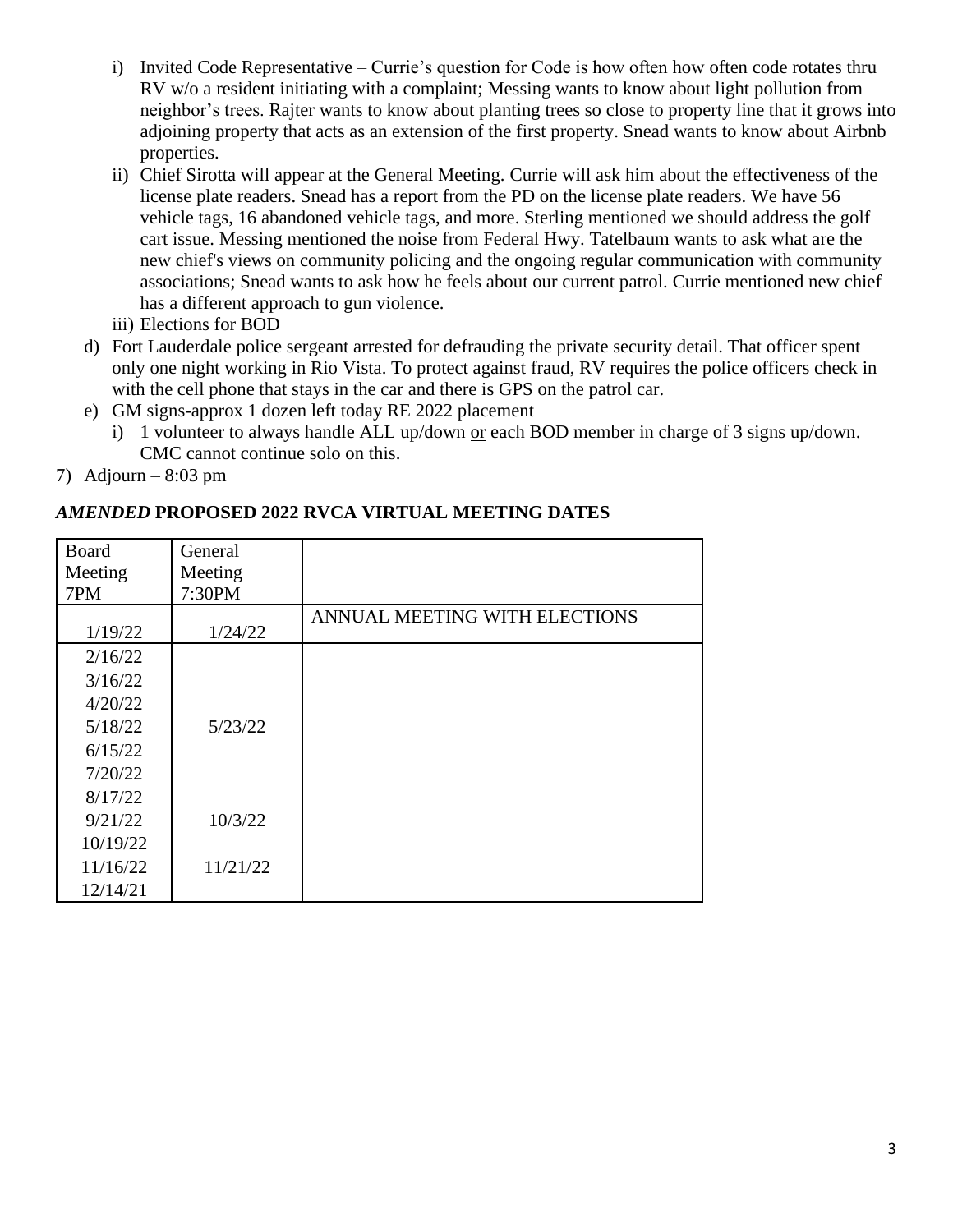

## RIOVISTA CIVIC ASSOCIATION, INC. P.O. BOX 460386 FORT LAUDERDALE, FL 33346  *www.riovistaonline.com*

**President: Christina Currie Vice President: Mark Snead Secretary: Julie Hough Treasurer: Mark Snead**

January 19, 2022

RE: Cordova Sea Wall Surface Via Email To: Chris Lagerbloom, Ben Sorensen From: Rio Vista Civic Association President, Christina Currie, Esq.

Dear City Manager Lagerbloom and City Commissioner Sorensen:

As you know the residents of Rio Vista are pleased to see the completion of the construction of the Cordova Road Sea Wall.

Thank you both for acknowledging resident feedback on the appearance of the swale area and need for the lack of vegetation to be addressed. We look forward to when City has deemed that there has been a sufficient passing of time relating to dock work to address landscaping, as indicated in Chris' 11/19/21 email.

Since the wall has been built RVCA has had frequent inquiries from residents as to whether the work on the wall is done based on the surface appearance of the wall. We previously inquired with staff and were advised no further work would be done to the surface and the "patchy/spotted" appearance would fade. A significant amount of time has passed and the surface still has an unfinished look. We have conveyed these concerns to our City Commissioner.

At this time, the RVCA Board of Directors is requesting that City address the appearance of the surface of the Cordova Sea Wall to give it a finished appearance. This motion to send this correspondence was made by \_\_\_ and supported by \_\_ Directors in attendance.

Any questions or additional requests should be directed to me via email at [president@riovistaonline.com.](mailto:president@riovistaonline.com)

Thank you,

Christina Currie, Esq.

Rio Vista Civic Association, Inc.

President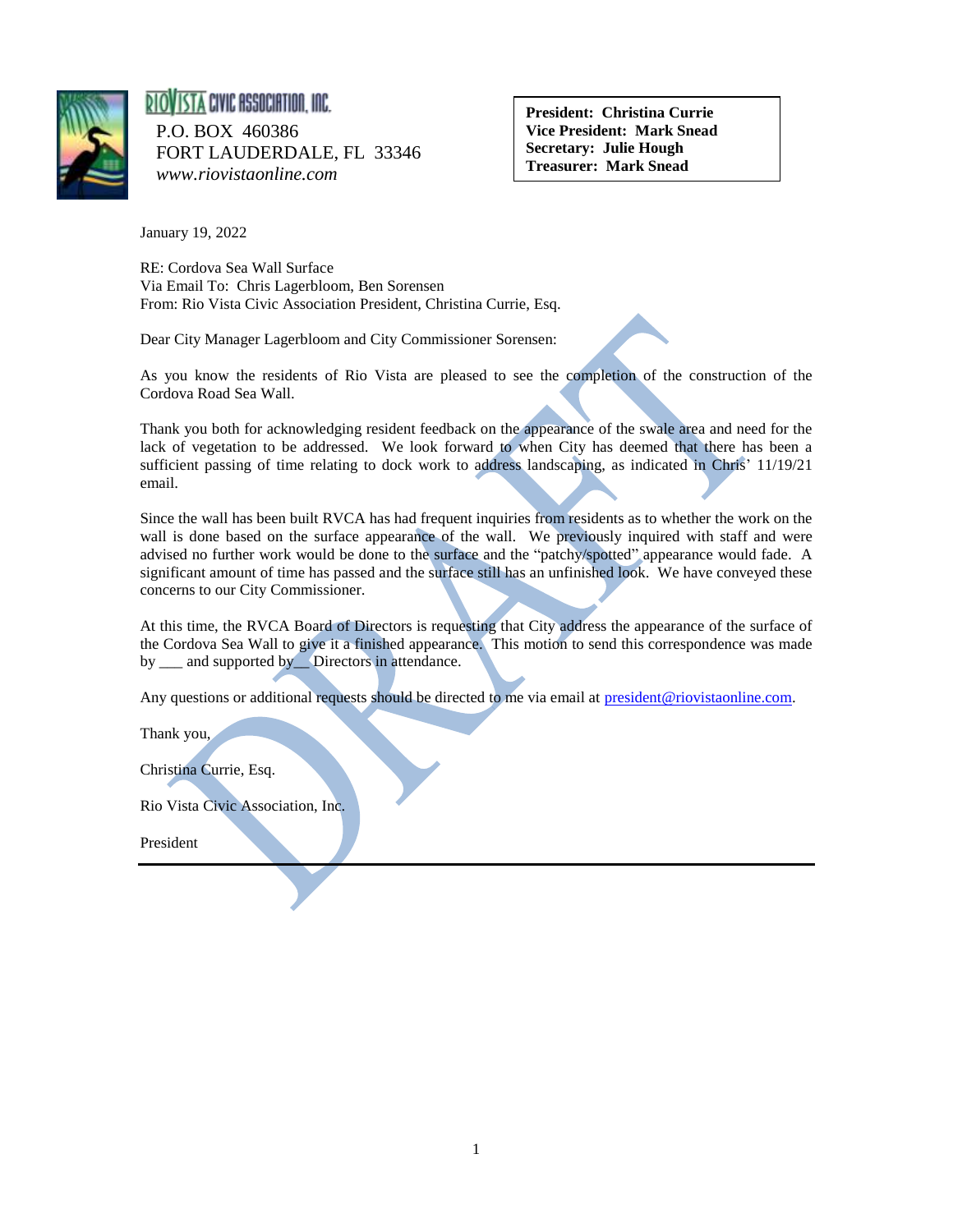

## **FW: [-EXTERNAL-] CORDOVA ROAD sea wall surface appearance correspondence**

1 message

**president@riovistaonline.com** <president@riovistaonline.com> Thu, Jan 20, 2022 at 10:33 AM To: Julie Hough <jbethhough@gmail.com>

please append to minutes for last night, thanks.

Christina Currie, Esq.

President

Rio Vista Civic Association

[www.riovistaonline.com](http://www.riovistaonline.com/)

**From:** Chris Lagerbloom <[CLagerbloom@fortlauderdale.gov>](mailto:CLagerbloom@fortlauderdale.gov) **Sent:** Wednesday, January 19, 2022 9:16 PM **To:** [president@riovistaonline.com](mailto:president@riovistaonline.com) **Cc:** Ben Sorensen [<BSorensen@fortlauderdale.gov>](mailto:BSorensen@fortlauderdale.gov); Mark Snead <[vp@riovistaonline.com](mailto:vp@riovistaonline.com)> **Subject:** Re: [-EXTERNAL-] CORDOVA ROAD sea wall surface appearance correspondence

Christina,

I have asked staff to confirm the price to paint the wall they provided to me at the ribbon cutting. If it is confirmed, it is much lower than what I was originally provided. If it is confirmed, I will direct funding to do it.

Chris

Chris Lagerbloom

City Manager

Fort Lauderdale, Florida

On Jan 19, 2022, at 5:11 PM, [president@riovistaonline.com](mailto:president@riovistaonline.com) wrote:

Chris/Ben,

Please see attached from the RVCA Board of Directors.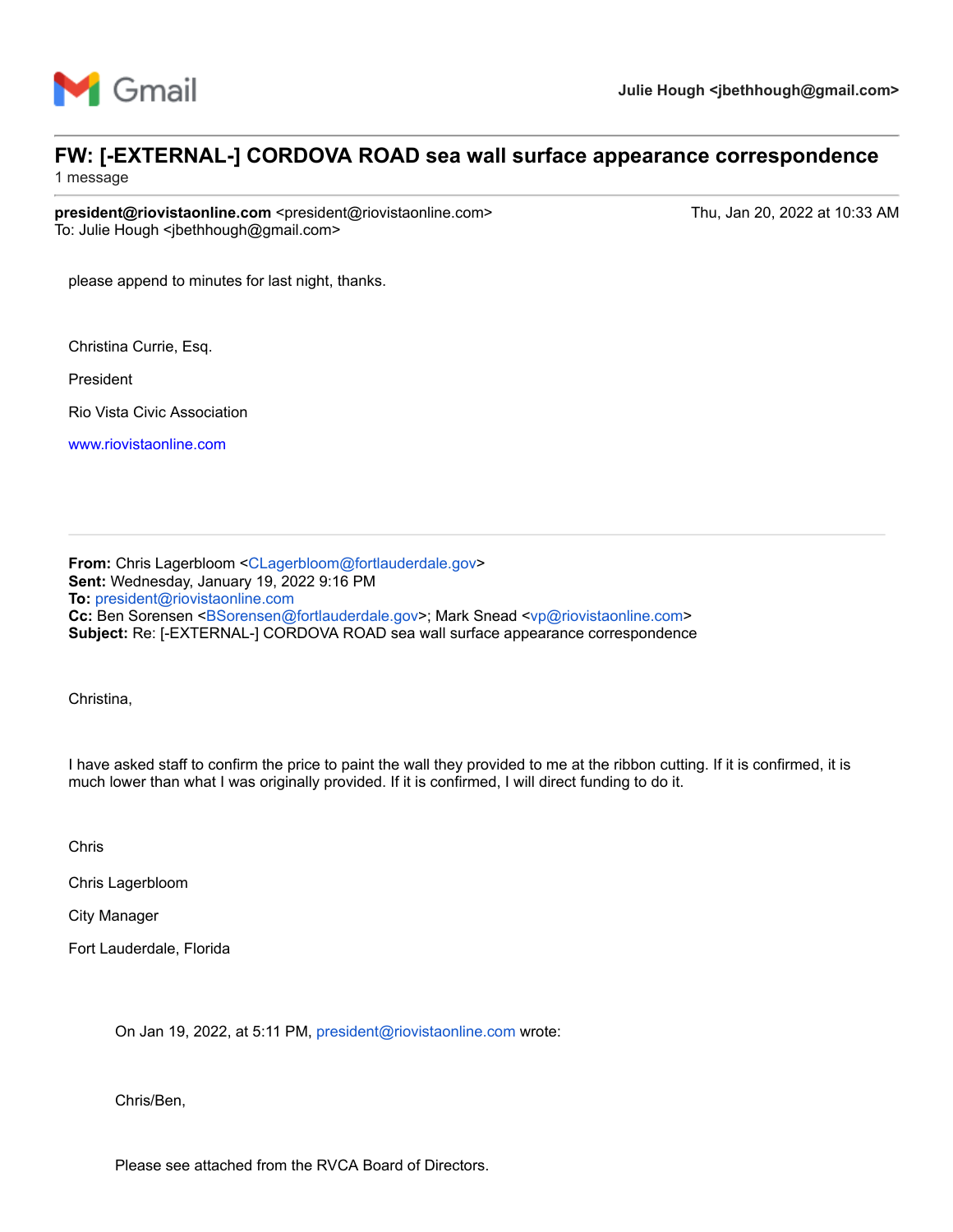Thanks,

Christina Currie, Esq. President Rio Vista Civic Association [www.riovistaonline.com](http://www.riovistaonline.com/)

<SeaWall Surface Appearance 1.19.22 RVCA BOD.pdf>